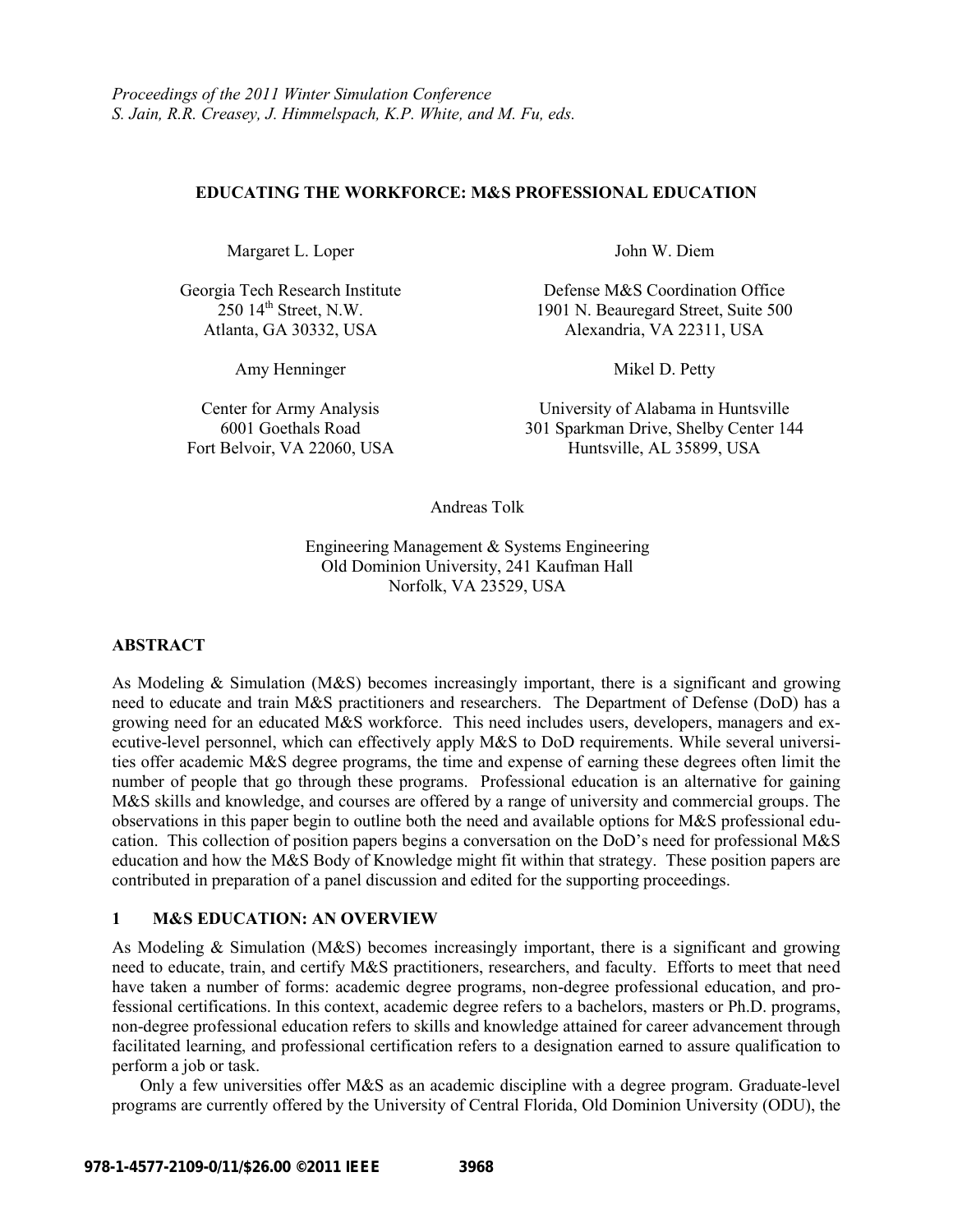| <b>Report Documentation Page</b>                                                                                                                                                                                                                                                                                                                                                                                                                                                                                                                                                                                                                                                                                                                                                                                                                                                                                                                                                                                                                                                                                                                                                                                            |                             |                              |                                                   | Form Approved<br>OMB No. 0704-0188                 |                           |
|-----------------------------------------------------------------------------------------------------------------------------------------------------------------------------------------------------------------------------------------------------------------------------------------------------------------------------------------------------------------------------------------------------------------------------------------------------------------------------------------------------------------------------------------------------------------------------------------------------------------------------------------------------------------------------------------------------------------------------------------------------------------------------------------------------------------------------------------------------------------------------------------------------------------------------------------------------------------------------------------------------------------------------------------------------------------------------------------------------------------------------------------------------------------------------------------------------------------------------|-----------------------------|------------------------------|---------------------------------------------------|----------------------------------------------------|---------------------------|
| Public reporting burden for the collection of information is estimated to average 1 hour per response, including the time for reviewing instructions, searching existing data sources, gathering and<br>maintaining the data needed, and completing and reviewing the collection of information. Send comments regarding this burden estimate or any other aspect of this collection of information,<br>including suggestions for reducing this burden, to Washington Headquarters Services, Directorate for Information Operations and Reports, 1215 Jefferson Davis Highway, Suite 1204, Arlington<br>VA 22202-4302. Respondents should be aware that notwithstanding any other provision of law, no person shall be subject to a penalty for failing to comply with a collection of information if it<br>does not display a currently valid OMB control number.                                                                                                                                                                                                                                                                                                                                                          |                             |                              |                                                   |                                                    |                           |
| 1. REPORT DATE<br><b>DEC 2011</b>                                                                                                                                                                                                                                                                                                                                                                                                                                                                                                                                                                                                                                                                                                                                                                                                                                                                                                                                                                                                                                                                                                                                                                                           |                             | 2. REPORT TYPE               |                                                   | 3. DATES COVERED                                   | 00-00-2011 to 00-00-2011  |
| <b>4. TITLE AND SUBTITLE</b>                                                                                                                                                                                                                                                                                                                                                                                                                                                                                                                                                                                                                                                                                                                                                                                                                                                                                                                                                                                                                                                                                                                                                                                                |                             | 5a. CONTRACT NUMBER          |                                                   |                                                    |                           |
| <b>Educating the Workforce: M&amp;S Professional Education</b>                                                                                                                                                                                                                                                                                                                                                                                                                                                                                                                                                                                                                                                                                                                                                                                                                                                                                                                                                                                                                                                                                                                                                              |                             | <b>5b. GRANT NUMBER</b>      |                                                   |                                                    |                           |
|                                                                                                                                                                                                                                                                                                                                                                                                                                                                                                                                                                                                                                                                                                                                                                                                                                                                                                                                                                                                                                                                                                                                                                                                                             |                             |                              |                                                   | 5c. PROGRAM ELEMENT NUMBER                         |                           |
| 6. AUTHOR(S)                                                                                                                                                                                                                                                                                                                                                                                                                                                                                                                                                                                                                                                                                                                                                                                                                                                                                                                                                                                                                                                                                                                                                                                                                |                             |                              |                                                   | 5d. PROJECT NUMBER                                 |                           |
|                                                                                                                                                                                                                                                                                                                                                                                                                                                                                                                                                                                                                                                                                                                                                                                                                                                                                                                                                                                                                                                                                                                                                                                                                             |                             |                              |                                                   | <b>5e. TASK NUMBER</b>                             |                           |
|                                                                                                                                                                                                                                                                                                                                                                                                                                                                                                                                                                                                                                                                                                                                                                                                                                                                                                                                                                                                                                                                                                                                                                                                                             |                             |                              |                                                   | <b>5f. WORK UNIT NUMBER</b>                        |                           |
| 7. PERFORMING ORGANIZATION NAME(S) AND ADDRESS(ES)<br>Center for Army Analysis, 6001 Goethals Road, Fort Belvoir, VA, 22060                                                                                                                                                                                                                                                                                                                                                                                                                                                                                                                                                                                                                                                                                                                                                                                                                                                                                                                                                                                                                                                                                                 |                             |                              |                                                   | 8. PERFORMING ORGANIZATION<br><b>REPORT NUMBER</b> |                           |
| 9. SPONSORING/MONITORING AGENCY NAME(S) AND ADDRESS(ES)                                                                                                                                                                                                                                                                                                                                                                                                                                                                                                                                                                                                                                                                                                                                                                                                                                                                                                                                                                                                                                                                                                                                                                     |                             |                              |                                                   | 10. SPONSOR/MONITOR'S ACRONYM(S)                   |                           |
|                                                                                                                                                                                                                                                                                                                                                                                                                                                                                                                                                                                                                                                                                                                                                                                                                                                                                                                                                                                                                                                                                                                                                                                                                             |                             |                              |                                                   | <b>11. SPONSOR/MONITOR'S REPORT</b><br>NUMBER(S)   |                           |
| 12. DISTRIBUTION/AVAILABILITY STATEMENT<br>Approved for public release; distribution unlimited                                                                                                                                                                                                                                                                                                                                                                                                                                                                                                                                                                                                                                                                                                                                                                                                                                                                                                                                                                                                                                                                                                                              |                             |                              |                                                   |                                                    |                           |
| <b>13. SUPPLEMENTARY NOTES</b><br>Proceedings of the 2011 Winter Simulation Conference, 11-14 Dec, Phoenix, AZ                                                                                                                                                                                                                                                                                                                                                                                                                                                                                                                                                                                                                                                                                                                                                                                                                                                                                                                                                                                                                                                                                                              |                             |                              |                                                   |                                                    |                           |
| 14. ABSTRACT<br>As Modeling & Simulation (M&S) becomes increasingly important, there is a significant and growing need<br>to educate and train M&S practitioners and researchers. The Department of Defense (DoD) has a growing<br>need for an educated M&S workforce. This need includes users, developers, managers and ex-ecutive-level<br>personnel, which can effectively apply M&S to DoD requirements. While several universi-ties offer<br>academic M&S degree programs, the time and expense of earning these degrees often limit the number of<br>people that go through these programs. Professional education is an alternative for gaining M&S skills and<br>knowledge, and courses are offered by a range of university and commercial groups. The observations in<br>this paper begin to outline both the need and available options for M&S professional edu-cation. This<br>collection of position papers begins a conversation on the DoD?s need for professional M&S education and<br>how the M&S Body of Knowledge might fit within that strategy. These position papers are contributed in<br>preparation of a panel discussion and edited for the supporting proceedings.<br><b>15. SUBJECT TERMS</b> |                             |                              |                                                   |                                                    |                           |
| 16. SECURITY CLASSIFICATION OF:<br>17. LIMITATION OF<br>18. NUMBER<br>19a. NAME OF                                                                                                                                                                                                                                                                                                                                                                                                                                                                                                                                                                                                                                                                                                                                                                                                                                                                                                                                                                                                                                                                                                                                          |                             |                              |                                                   |                                                    |                           |
| a. REPORT<br>unclassified                                                                                                                                                                                                                                                                                                                                                                                                                                                                                                                                                                                                                                                                                                                                                                                                                                                                                                                                                                                                                                                                                                                                                                                                   | b. ABSTRACT<br>unclassified | c. THIS PAGE<br>unclassified | <b>ABSTRACT</b><br>Same as<br><b>Report (SAR)</b> | OF PAGES<br>11                                     | <b>RESPONSIBLE PERSON</b> |

**Standard Form 298 (Rev. 8-98)**<br>Prescribed by ANSI Std Z39-18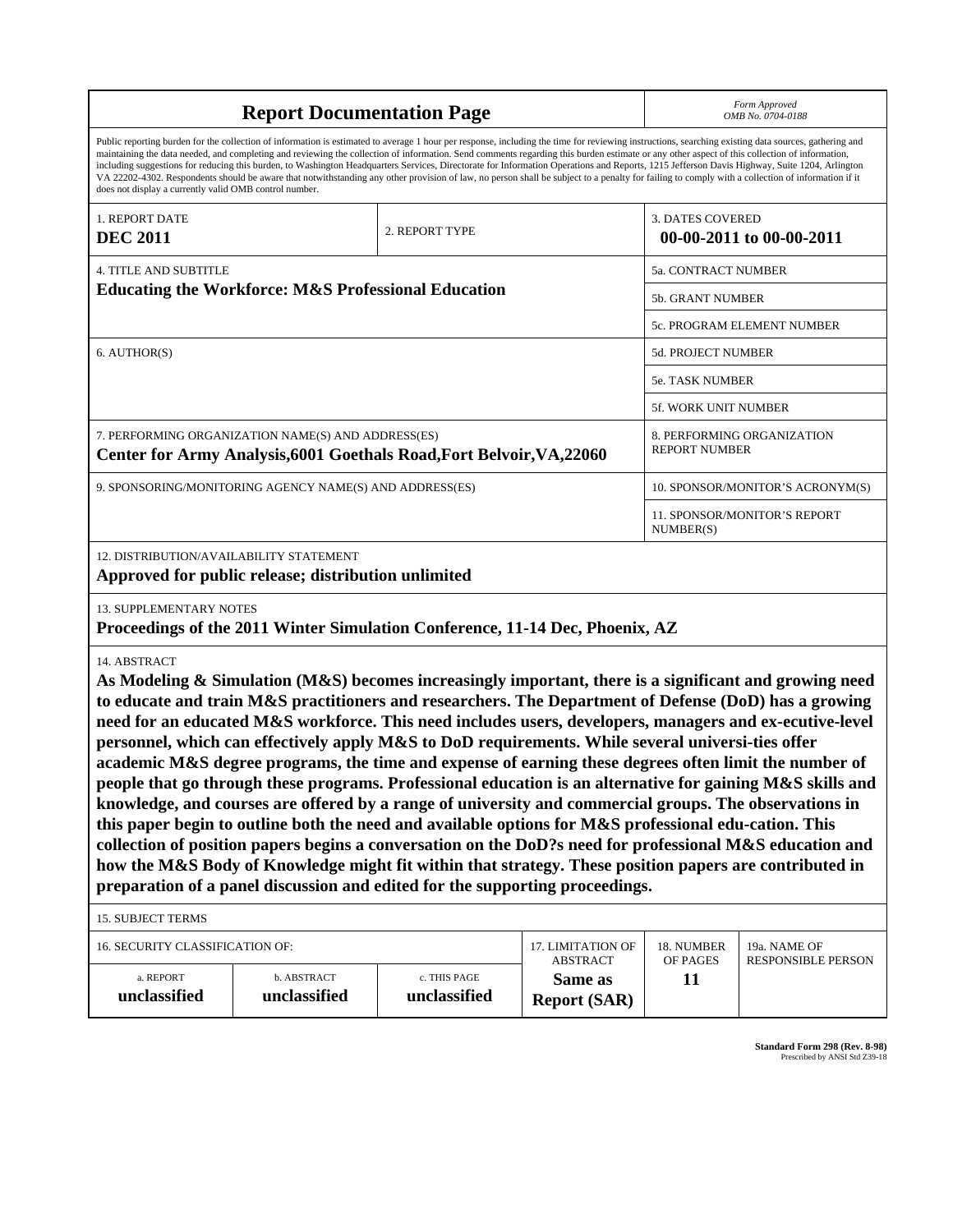University of Alabama in Huntsville (UAH), and the Naval Postgraduate School (NPS). These programs follow a traditional academic approach where students enroll in a graduate program and take a series of courses that lead to a degree. It is common for the curriculum to be based on the theory and science of the underlying subject area, and for the degree to culminate with a formal project, thesis or dissertation.

An alternate form of M&S training is professional (or continuing) education. These courses differ from academic degrees in that they focus on applied learning rather than theory. They may also focus on a more narrow area study. Professional education courses are taught by universities and industry, and come with differing levels of accreditation. In this context, accreditation refers to the standards against which the student's course performance was assessed, which is often measured by continuing education units (CEUs). There are more choices in this space than for academic M&S degrees. In addition to ODU, UAH and NPS, courses are offered by the Georgia Tech Research Institute, George Mason University, and the Army Simulation and Modeling School, to name just a few. These professional education programs serve an important role in M&S education. Many practitioners and researchers do not have the time nor desire to pursue a traditional academic degree program, however they need to learn new skills and knowledge to be effective in their jobs.

The Department of Defense (DoD) has a growing need for an educated M&S workforce. This need includes users, developers, managers and executive-level personnel, which can effectively apply M&S to DoD requirements. To support the range of professionals that need M&S education, the DoD published the M&S Workforce Body of Knowledge (BoK) (Department of Defense 2008). The development of the BoK was funded by the Modeling and Simulation Coordination Office (M&S CO). The BoK provides standardized language and associated knowledge base for users, developers, managers and executivelevel personnel to effectively apply M&S to DoD requirements. The BoK is considered a starting point for defining the core knowledge and skills that a member of the DoD M&S workforce performs.

The M&S BoK serves as a foundation for defining the core knowledge needed by the M&S workforce. However, most M&S courses (academic and professional) were created prior to the development of the BoK. This raises interesting questions about how it might be used in education. Since academic courses are governed by institutional procedures, the BoK might be used for reference but could not be required. However, the DoD could require professional education courses be assessed against the BoK to ensure a common level of education across the different options available to students. Is that a good idea? The DoD has some M&S programs it offers through the Defense Acquisition University (DAU) and through the U.S. Army FA57 and CP36 programs. Do these programs intend to use the BoK as a foundation for M&S knowledge? Do these programs provide adequate coverage for M&S professional education or do university-based and commercial M&S courses need to grow to support the expanding workforce?

This paper is the beginning of a case study to understand the DoD's need for professional M&S education and how the BoK fits within that strategy. The paper contains some description of the DoD's needs and current programs, and also includes a look at how three universities are addressing the need. This paper is not a comprehensive look at M&S professional education, rather observations by the following individuals:

- Diem discusses workforce development from the perspective of DoD M&S Enterprise.
- Henninger briefly describes the U.S. Army's M&S career titles to develop and train its workforce.
- Loper reports on the computational modeling degree program and the M&S professional education certificate offered at GT.
- Petty provides a case studying comparing content, delivery and purpose of the academic and professional educational programs at UAH.
- Tolk raises the issue of where the BoK falls short in education programs and need for M&S science.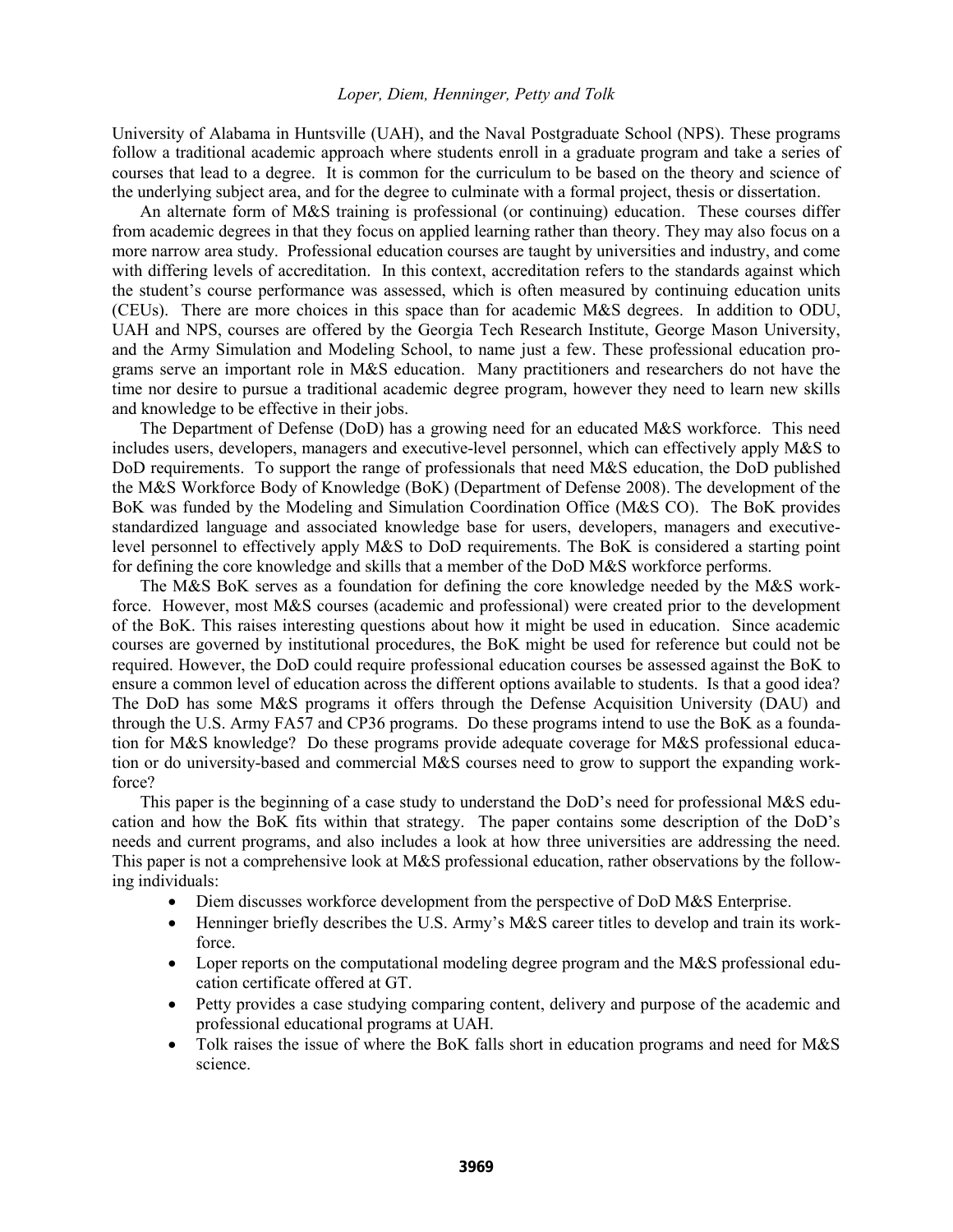# **2 MODELING & SIMULATION COORDINATION OFFICE WORKFORCE DEVELOPMENT (DIEM)**

In its recent strategic planning session (May 2011), the DoD M&S Steering Committee (M&S SC) reaffirmed the vision and supporting goals originally established for the DoD M&S Enterprise in 2007:

*M&S Vision:* Empower DoD with M&S capabilities that effectively and efficiently support the full spectrum of the Department's activities and operations. End State: A robust M&S capability enables the Department to more effectively meet its operational and support objectives across the diverse activities of the services, combatant commands, and agencies. A defense-wide M&S management process encourages collaboration and facilitates the sharing of data across DoD components, while promoting interactions between DoD and other government agencies, international partners, industry, and academia.

# *M&S Goals:*

- 1. Standards, architectures, networks and environments that:
	- Promote the sharing of tools, data, and information across the enterprise
	- Foster common formats
	- Are readily accessible and can be reliably applied by users
- 2. Policies at the enterprise level that:
	- Promote interoperability and the use of common M&S capabilities
	- Minimize duplication and encourage reuse of M&S capabilities
	- Encourage research and development to respond to emerging challenges
	- Limit the use of models and data encumbered by proprietary restrictions
	- Leverage M&S capabilities across DoD, other government agencies, international partners, industry, and academia
- 3. Management processes for models, simulations, and data that:
	- Enable M&S users and developers to easily discover and share M&S capabilities and provide incentives for their use
	- Facilitate the cost-effective and efficient development and use of M&S systems and capabilities
	- Include practical validation, verification, and accreditation guidelines that vary by application area.
- 4. Tools in the form of models, simulations, and authoritative data that:
	- Support the full range of DoD interests
	- Provide timely and credible results
	- Make capabilities, limitations, and assumptions easily visible
	- Are usable across communities.
- 5. People that:
	- Are well trained
	- Employ existing models, simulation, and data to support departmental objectives
	- Advance M&S to support emerging departmental challenges.

In doing this, the M&S SC once more established that a trained workforce – military, government civilian, contractor – with relevant skills and fully in tune with the department's current and emerging objectives are essential to achieving 1) an effective and efficient modeling and simulation capability and 2) the skills to manage and apply those capabilities. The annual reaffirmation of those vision and goals has, unfortunately, only generated a minimal investment at the DoD corporate level to establish a workforce development capability - and in the development of a strategy to put those capabilities and skills in place.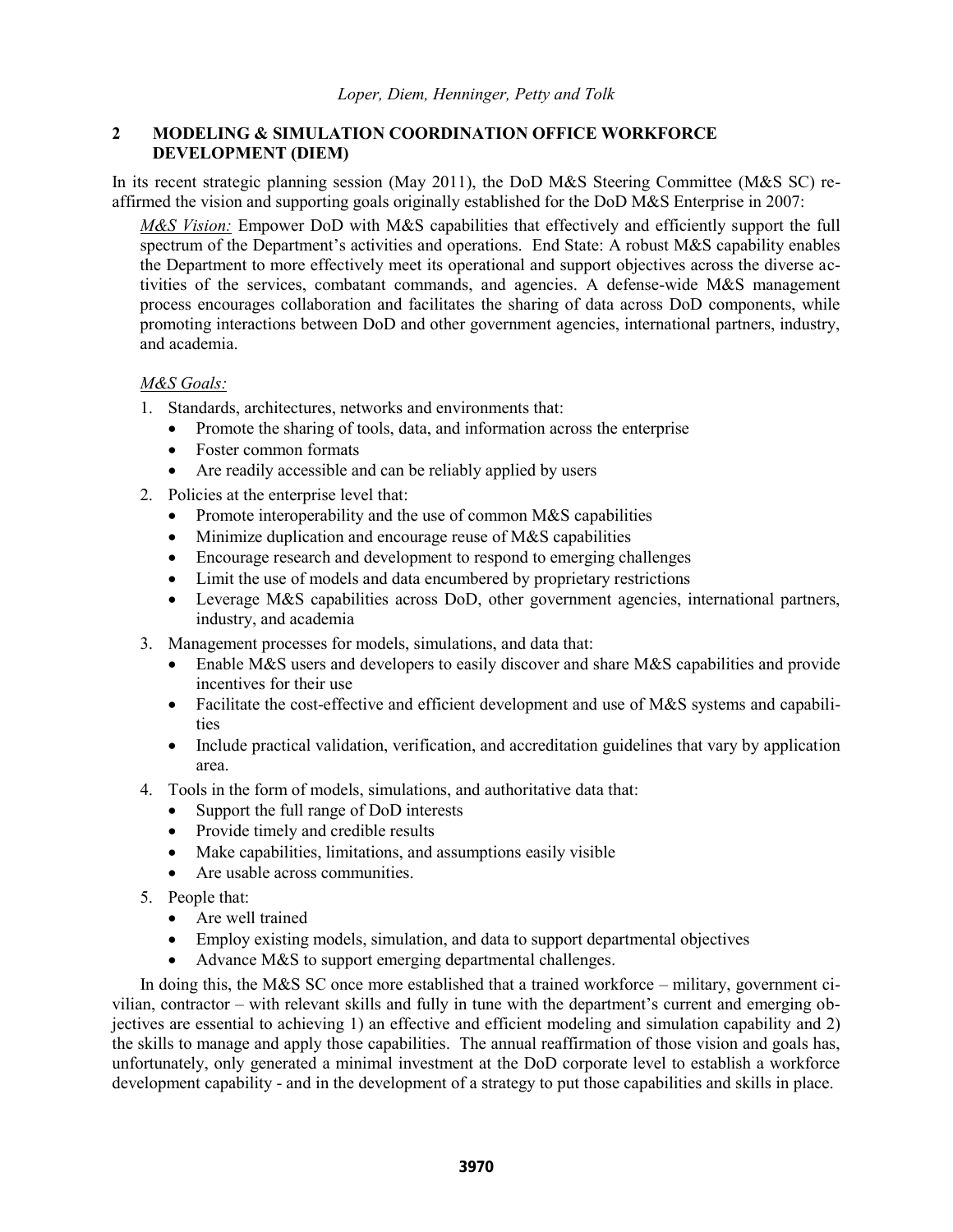The lack of fiscal investment or planning energy doesn't mean that DoD's senior M&S leaders believe that a skilled workforce is not important. During the development of the most recent DoD M&S Enterprise strategy, many of the M&S SC members identified workforce development as a persistent gap. The strategic priority, as identified by numerous stakeholders, is the need for a competent, seasoned, career government and industry workforce. They identified a number of obstacles in the path of achieving resolution of this gap and thus solving the long-term professional recruitment and M&S career development issues:

- Some will say the problem begins in elementary or middle school with the lack of solid math, science, and engineering education that carries through to professional degree levels.
- A lack of standard M&S curriculum content at all levels.
- Designation of the work-force with a unique career code and the designation of core competencies in M&S.

As a result, DoD finds itself in much the same position – at least concerning workforce development – as it was in 2007, or even earlier:

- No DoD-wide workforce development strategy.
- No DoD enterprise level investment in M&S-specific workforce development.
- A very limited DoD enterprise-level education foundation primarily two very outdated Defense Acquisition University continuous learning modules, a Modeling & Simulation Information Analysis Center (MSIAC) M&S staff officers course with limited offerings, an outdated on-line Essentials of Modeling and Simulation Course, a handful of best practices guides on line that can be used for self-training, and occasional tutorials at semi-annual and annual professional gatherings.
- Only one service the Army with a fully resourced and managed plan to develop its military and civilian workforce; even there, however, many commands have not yet built this training into its human resource management processes.

Given recent budget cuts – and even more anticipated "efficiencies" in the very near-future – it is doubtful that a significant change to the situation described immediately above will take place. There are some relatively affordable steps that could be achieved. They would most reasonably begin with the establishment of a workforce development working group within the M&S SC and its integrated process team that is provided a charter, limited budget for some professional support and some aggressive, but reasonable, milestones. The three principal tasks for the workforce development team might be:

- 1. Work closely with DAU to fix the DAU continuous learning modules and find other means to leverage DAU's content and learning management infrastructure. Tackle the two existing courses initially, with the initial focus of updating the systems engineering and test and evaluation ( $T\&E$ ) modules that satisfy SPRDE and T&E curriculum requirements and add a Program Manager's (PM) module that addresses the decisions that PM staffs must make in applying and funding M&S throughout the program life-cycle
- 2. Establish an M&S workforce development Wiki site off of the M&S CO web site that would be updated as education and development opportunities are developed.
- 3. Identify if existing education opportunities even if limited in number could be expanded or opened to wider enrollment across DoD. These opportunities could include tutorials at SISO/SIW, I/ITSEC, ITEA LVC, NDIA SE Conferences, PEO/SYCON conferences, etc.; leverage of Army FA57/CP36 training; and re-purposing of the MSIAC staff officer's course as a centrally funded M&S 101 course that has an on-line distributed learning module as well as a site-delivered module. This final step could also involve leverage (with some updates) the current Essentials of Modeling and Simulation on-line course that is still in-demand but which can't be updated in terms of content or delivery software.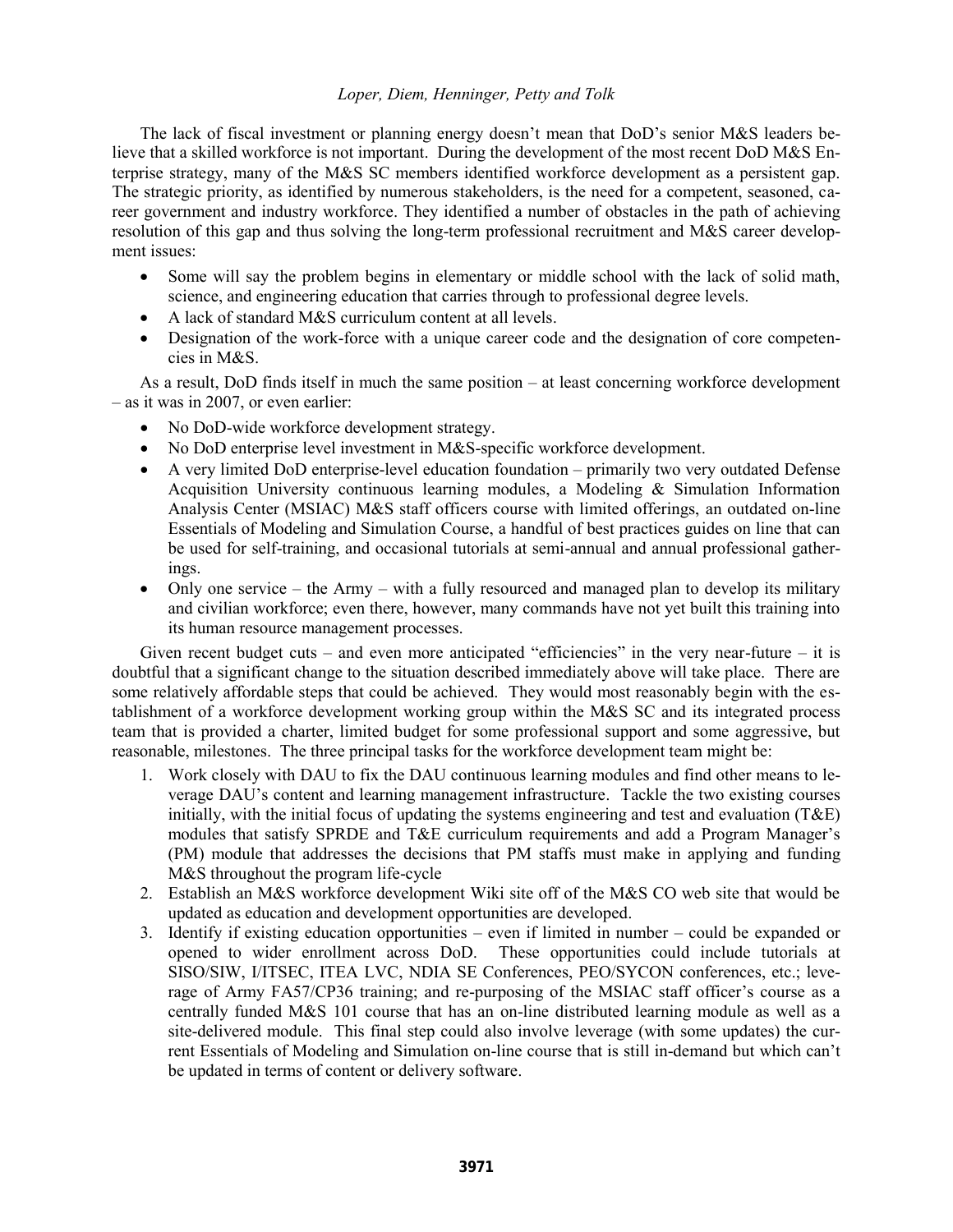The highest priority effort would be beginning coordination with DAU to update the two continuous learning modules – CLE011 (M&S for Systems Engineering) and CLE023 (M&S for Test and Evaluation) and establish a reasonable date for having those modified courses on line – say October 2012. Ideally, a general purpose M&S training package would be established that could be shared by both CLE011 and CLE023. The community specific modules – for systems engineering and test and evaluation – would be updated as well to reflect recent, major, changes to acquisition policies and methods. The M&S SC might also re-establish an active and interested stakeholder process for both the M&S foundation and community-specific modules. This approach would allow a broader set of users across DoD to leverage the mature infrastructure of DAU continuous learning capabilities for course enrollment and content maintenance – and establish a means by which future modules (perhaps M&S for logistics, training M&S, etc.) could be crafted without having to redevelop the foundation material each time. The M&S foundation material would also be used as the basis for the M&S 101 training capability.

These are small steps with potentially huge payoff – especially in the context of broader  $M&S$  education efforts ongoing in current or evolving academic departments across the country or even within DoD STEM (science technology engineering and math) efforts. Doing nothing should not be an acceptable option – failure to educate the government M&S workforce (customers, managers, users, and developers) further impedes making significant progress in removing the many obstacles preventing interoperability and reuse of current and future M&S capabilities. These fledgling efforts must be constructed such that DoD policies, management process, standards and standardization support efforts, and core infrastructure for asset visibility and re-use are made visible through these workforce development efforts – and kept current and relevant to the demand of the workforce and the DoD.

### **3 U.S. ARMY M&S DESIGNATIONS (HENNINGER)**

Simulation Operations is the art and science of applying live, virtual and constructive simulation technologies in support of military operations, training and acquisition activities which include, testing, experimentation and analysis. (Department of the Army 2010) The U.S. Army has developed two M&S career titles to develop and train its workforce, the Functional Area (FA) 57 Simulation Operations designation for military officers and the Career Program (CP) 36 Analysis, Modeling & Simulation designation for civilians.

The *FA57* is an officer with operational experience who understands military operations and training. They develop, plan, coordinate, and execute exercises at all levels of command: battalion, brigade, division, combatant command, interagency and multi-national. FA57s are experts in modeling, simulation and Army Battle Command Systems (ABCS) and facilitate the training and operational environment for commanders to conduct first class mission planning and mission rehearsal exercises. FA57 currently has 217 authorizations in the Active Army and 209 in the Reserve Component (both in the generating and operational force) with ranks ranging from Captain to Colonel. The makeup of the FA57 officer population includes 87% from Maneuver, Fires, and Effects Branches with 35% of those officers having Combat Training Center Observer Controller experience.

FA57 training and education are among the best available in the Army:

- All FA57s attend the *Simulation Operations Course* which trains students on what simulations are and how best to utilize them in support of any organization.
- All FA57s attend the *Battle Command Officer Integration Course* which provides students with hands-on instruction on the ABCS. Students learn the inputs, outputs and architecture of this "system of systems" and how best to employ it during both training and operations in support of the Commander.
- *Army Knowledge Management Qualification Course* introduces students to knowledge management basic tools and techniques that they may apply in their units.
- The *School of Advanced Military Studies* (SAMS) is where an officer's planning skills are honed to perfection. SAMS graduates are given a special skill identifier and required to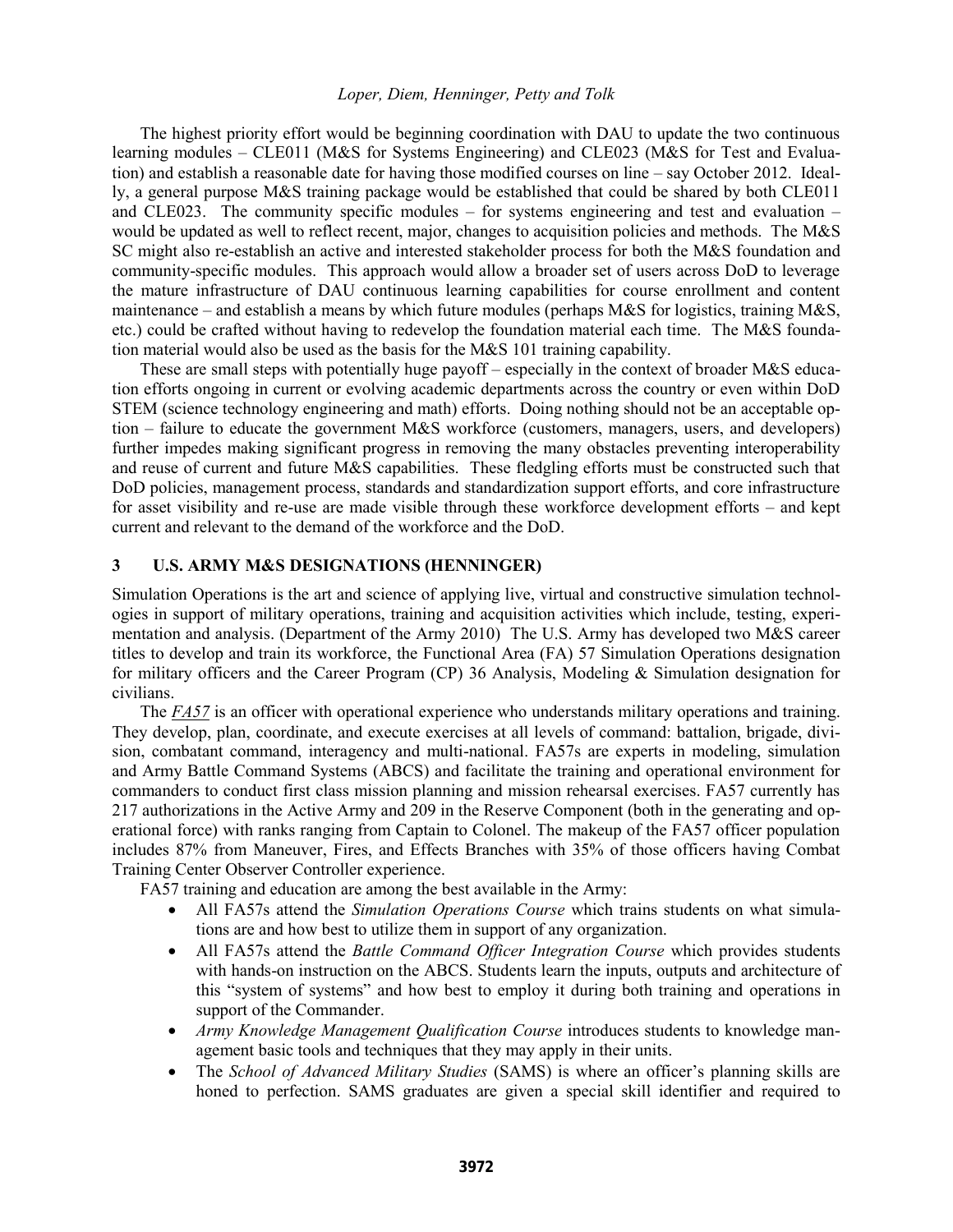commit to at least one payback tour as a planner within a military headquarters upon graduation.

- *Training with Industry* sends officers to work and train with an industry partner in the M&S field for up to one year.
- All FA57s attend the *Advanced Simulation Course* which introduces senior FA57 officers to cutting edge topics in the Modeling and Simulation career field. This course engages students on how to think and manage current and future challenges that await them as senior leaders of the FA57 functional area.
- All FA57s attend resident *Intermediate Level Education* (ILE) and the *Advanced Operations Warfighting Course* (AOWC) at Fort Leavenworth, Kansas. ILE prepares field grade officers with a warrior ethos and warfighting focus for leadership in Army and Joint, Interagency, Intergovernmental and Multinational organizations executing full spectrum operations. AOWC is designed to enhance students' understanding and skills in the Art of War and Battle Command.
- All FA57s are eligible to compete for fully funded *Advanced Civil Schooling*, which provides officers the opportunity to pursue a master's degree or Ph.D. from one of several universities, including the Naval Post Graduate School, Old Dominion University and the University of Central Florida.

The *CP36* is the Department of Army's civilian Analysis, Modeling and Simulation career program, for training, educating and developing civilian human capital in a systematic fashion. The CP36 Army Civilian Training, Education, and Development Systems (ACTEDS) was approved 15 April 2006. Analysis, modeling and simulation is pervasive throughout the Army, and is found in the Acquisition, Analysis, Operations, Testing, Training, Experimentation and Intelligence communities.

CP36 civilians work in a wide variety of organizations including program offices; research labs; technology, development and engineering facilities; analysis centers; test ranges; logistics centers; headquarters; and training centers and ranges. CP36 careerists support M&S activities throughout the acquisition life cycle and in the analysis, experimentation, intelligence, operations and plans, testing, and training communities. Dedicated educational programs and training enable M&S professionals to apply current and emerging technology with credibility and success.

CP36 training and education include the following options:

- *Army Simulation and Modeling School*, which includes the Simulation Operations Courses, Advanced Simulation Course, Battle Command Officer Integration Course, and the National Training Center Right-Seat-Ride Program.
- *Academic Degree Training* A careerist may be approved to pursue a bachelor's or master's degree program funded by the career program, however, this must be approved by the ASA (M&RA) and must be related to current jobs. A careerist must be assigned to a permanent civilian position for three years before requesting this opportunity.
- *Developmental Assignments* These assignments can vary in length from two weeks to 90 days, for the purpose of learning about a new organization, broadening understanding of Army analysis, modeling and simulation, or developing a specific skill or ability in a different analysis, modeling and simulation community. Organizations desiring to host developmental assignments should contact the CP36 staff for additional information.
- *Army Greening Assignments* These assignments are intended to provide civilians opportunities to learn more about the operational Army.

# **4 M&S EDUCTION AT THE GEORGIA INSTITUTE OF TECHNOLOGY (LOPER)**

Georgia Tech (GT) supports M&S education through academic degrees, as well as professional education. The academic programs support the theoretical understanding of science and technology related to simulation, but GT does not actually award an M&S degree. One such program is computational science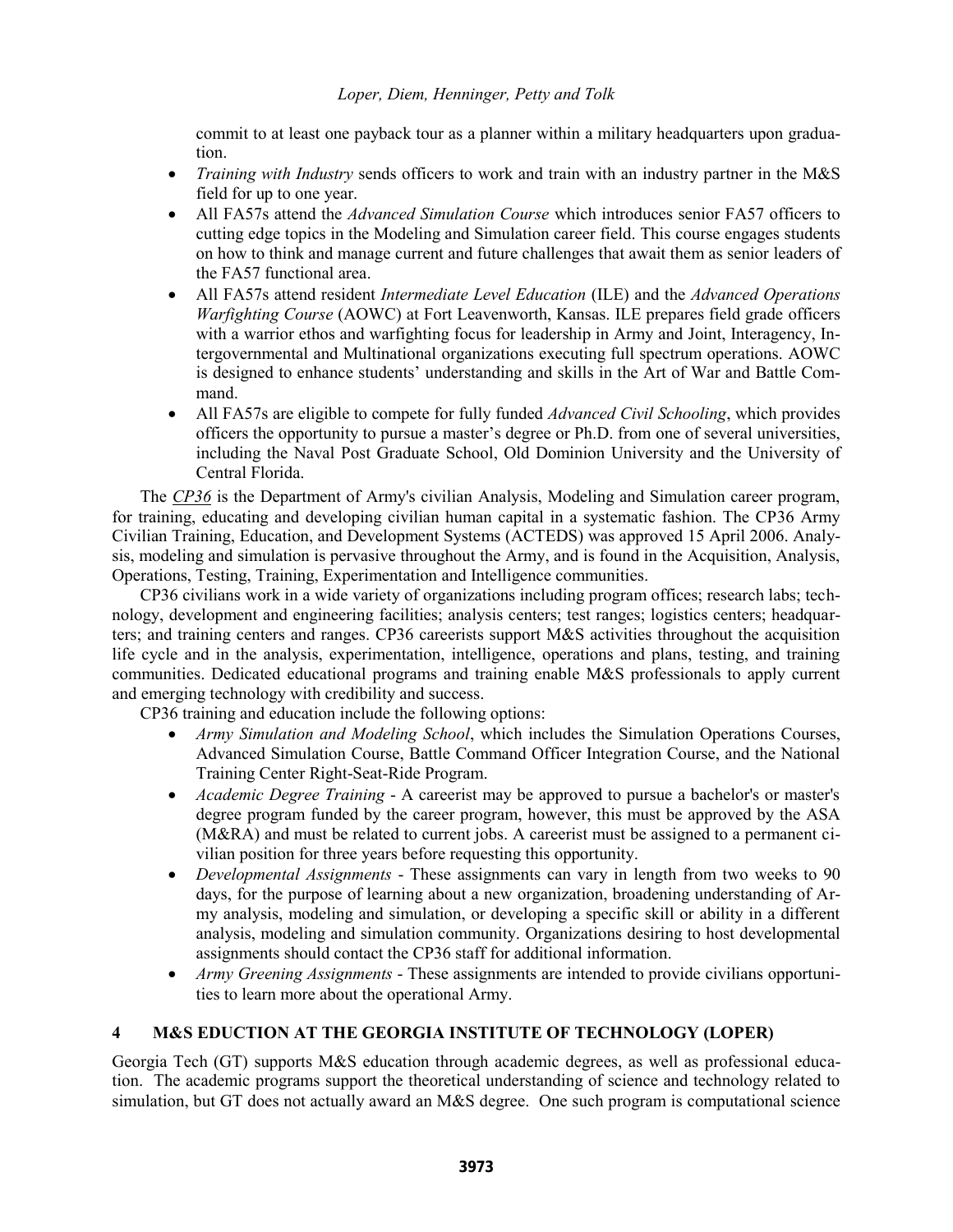and engineering (CSE). CSE is a discipline devoted to the creation, study, and application of computerbased models of natural and engineered systems. Such models are essential to the exploration and understanding of scientific phenomena as well as the design and analysis of modern, human-created systems. The CSE discipline draws on concepts from computer science, applied mathematics, science, and engineering in order to synthesize a cohesive body of knowledge concerned with the representation and manipulation of models. GT offers interdisciplinary M.S. and Ph.D. degree programs in CSE, where student are associated with a home unit from one of the following: Aerospace Engineering, Biology, Chemistry and Biochemistry, Civil and Environmental Engineering, Computational Science and Engineering, Industrial and Systems Engineering, Mathematics, and Biomedical Engineering.

GT also has an extensive program for M&S professional education. The M&S program is administered through the Distance Learning and Professional Education (DLPE) organization, as part of their Defense Technology certificate program. DLPE's professional education program focuses on life-long learning, and offers 9 professional certificates in defense technology. GT's M&S certificate program is unique as compared to other programs, as it recognizes M&S is vital to many fields such as health care, emergency response, transportation and defense. As a result, the certificate is based on the premise that M&S education should be a combination of foundation courses and domain courses. A common body of knowledge forms a foundation for any M&S education program, upon which domain specific courses are needed to introduce the application and implementation of M&S for a particular field. The GT certificate is based on 6 courses, 3 required and 3 electives. The required courses include:

- *Fundamentals of Modeling* looks at the intuitive process by which scientist develop simulation models. The course examines topics such as theory, representations, data, model-based problem solving and conceptual modeling.
- *Modeling & Simulation for Systems Engineering* explores simulation model and simulation implementation topics and covers how M&S is used in the systems engineering life cycle. The course examines topics such simulation methodologies, systems engineering concepts, optimization, design of experiments and surrogate modeling.
- *Distributed Simulation Fundamentals* investigates the principles that enable the networking of simulations. The course examines topics such as distributed system science, standards for networking heterogeneous simulations, design issues, and interoperability.

There are currently 37 elective courses in defense electronic domain areas, including:

- Airborne/Space
- Antenna Engineering
- Conflict Modeling
- Electronic Warfare
- Information Technology
- Infrared & Electro Optical
- Network Centric Operations
- Radar Systems
- Systems Engineering
- Test & Evaluation

The foundation courses are not hands-on, i.e. students do not have labs where they work with specific M&S tools. However, these courses have in-class exercises and assessments that reinforce knowledge learned in individual lectures. Mapping to the M&S BoK, these courses apply to all usage levels (awareness, application, management and executive), but do not go into detail implementation issues. In contrast, many of the elective courses are hands-on, using relevant simulation tools such as SysML or Mat-Lab. Those courses are most appropriate for the BoK application usage level. However, some domain electives are similar to the foundation courses that use in-classes exercises (e.g., statapult test) to reinforce learning. These would also be appropriate for all usage levels. How to choose the appropriate course is left to the student by reviewing the course prerequisites.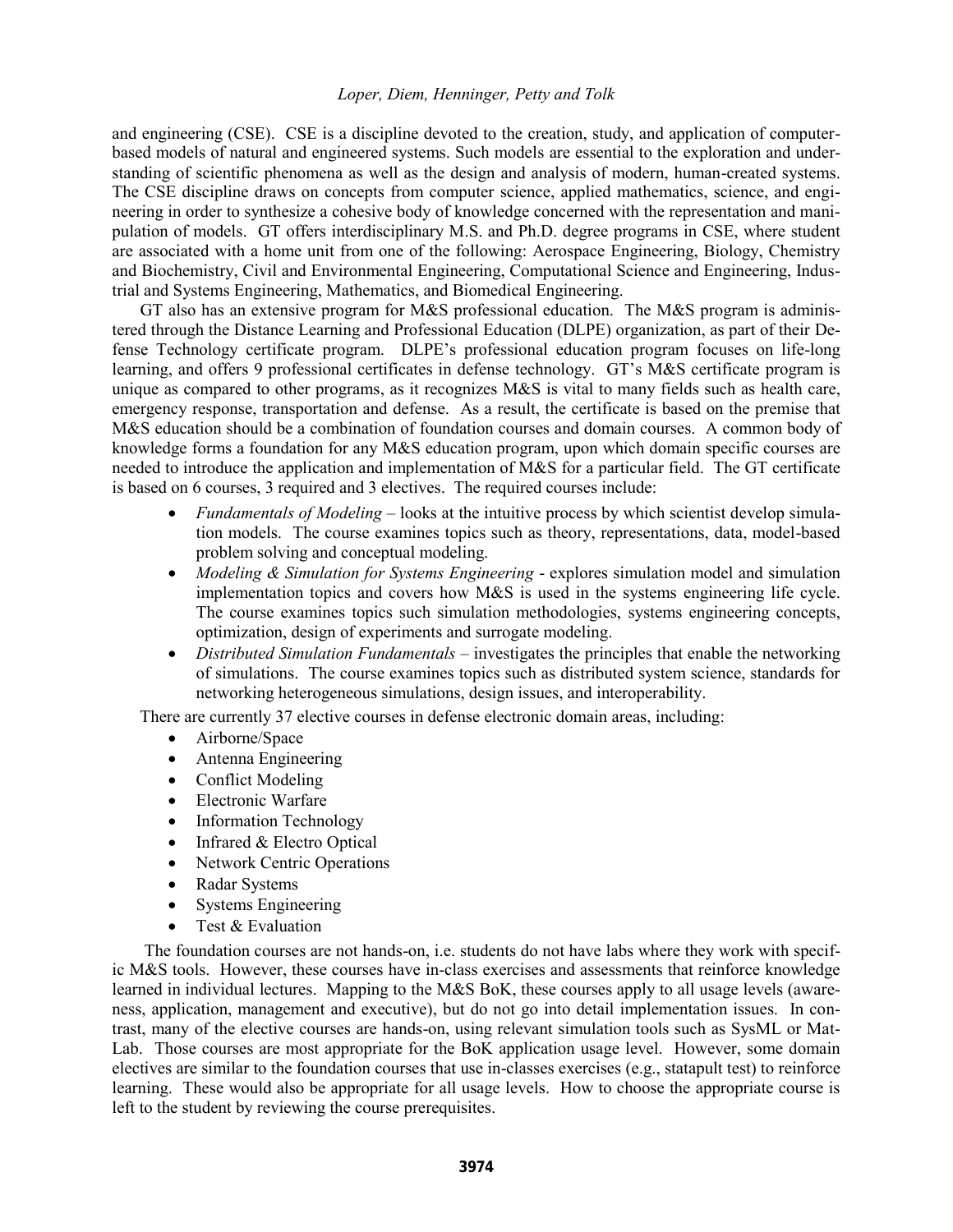The GT M&S certificate program, which started in 2006, gives students enough flexibility to take the right courses to meet their needs in M&S education.

## **5 COMPARING THE M&S GRADUATE DEGREE AND PROFESSIONAL CERTIFICATE PROGRAMS AT THE UNIVERSITY OF ALABAMA IN HUNTSVILLE (PETTY)**

In this brief case study, we compare and contrast the M&S degree and M&S professional education programs at the University of Alabama in Huntsville (UAHuntsville) and comment on how they relate to each other.

In a program that was initiated in the summer of 2010, UAHuntsville offers M.S. and Ph.D. degrees in M&S. The program has a conventional academic structure in terms of course requirements, thesis and dissertation requirements, and examinations. The curriculum of the UAHuntsville program was consciously based on the successful M&S degree programs at Old Dominion University (Norfolk VA) and the University of Central Florida (Orlando FL), but has been customized to meet the needs of the Huntsville technical community, which is heavily oriented towards engineering and aerospace applications of M&S. Students completing degrees in the program will have been educated in multiple areas of modeling and simulation, including fundamental concepts, modeling paradigms and methods, verification and validation methods, mathematics and statistics, visualization and graphics, simulation system architectures and implementation, and application-specific modeling and simulation practices.

The UAHuntsville Division of Professional and Continuing Studies offers a professional certificate program in M&S. To earn a certificate, a student must complete four courses in M&S, each consisting of 14 hours of instruction. The four courses and their content are:

- 1. *Fundamentals of modeling and simulation.* Core concepts, applications and processes, common tools, fidelity and credibility, and technology trends.
- 2. *Developing simulations.* Projects, processes and standards, conceptual modeling, model design, and implementation techniques.
- 3. *Simulation verification, validation, and accreditation.* VV&A concepts, credibility and risk, verification and validation methods, verification and validation in M&S projects.
- 4. *Systems analysis, modeling, and simulation.* Systems analysis methods, systems models, development tools, and uses of M&S in systems engineering.

The four courses may be taken in the classroom with a live instructor or via asynchronous on-line delivery of recorded lectures. In both cases students must complete required exercises.

The UAHuntsville M&S degree and professional certificate programs are consciously aimed at different audiences. The degree program seeks to provide broad and pedagogically complete education, with some intent of covering the full range of the emerging M&S "Body of Knowledge". Students in the degree program are likely to go on to be leading practitioners, researchers, and faculty in the M&S discipline. The certificate program instead is aimed at providing practical, hands-on skills to meet the immediate needs of working M&S practitioners. Students in the program are typically those who have entered M&S from other disciplines and seek to quickly become familiar with the most important M&S concepts, techniques, and methods that they can apply in the workplace.

Although the programs have important differences in intended audience, scope, and extent, there is nevertheless significant crossover and cross-fertilization between them, to their mutual benefit. Instructors in either of the programs often teach in the other. Moreover, content developed for one program can be reused for the other. For example, a portion of the content from the certificate class on verification, validation, and accreditation is the basis for series of lectures on the same subject in the degree program's introductory course. Finally, students in the professional certificate program may become interested enough in M&S to pursue a full-scale graduate degree; to encourage that, UAHuntsville is working towards offering academic credit equivalent to one semester course to students who complete the professional certificate.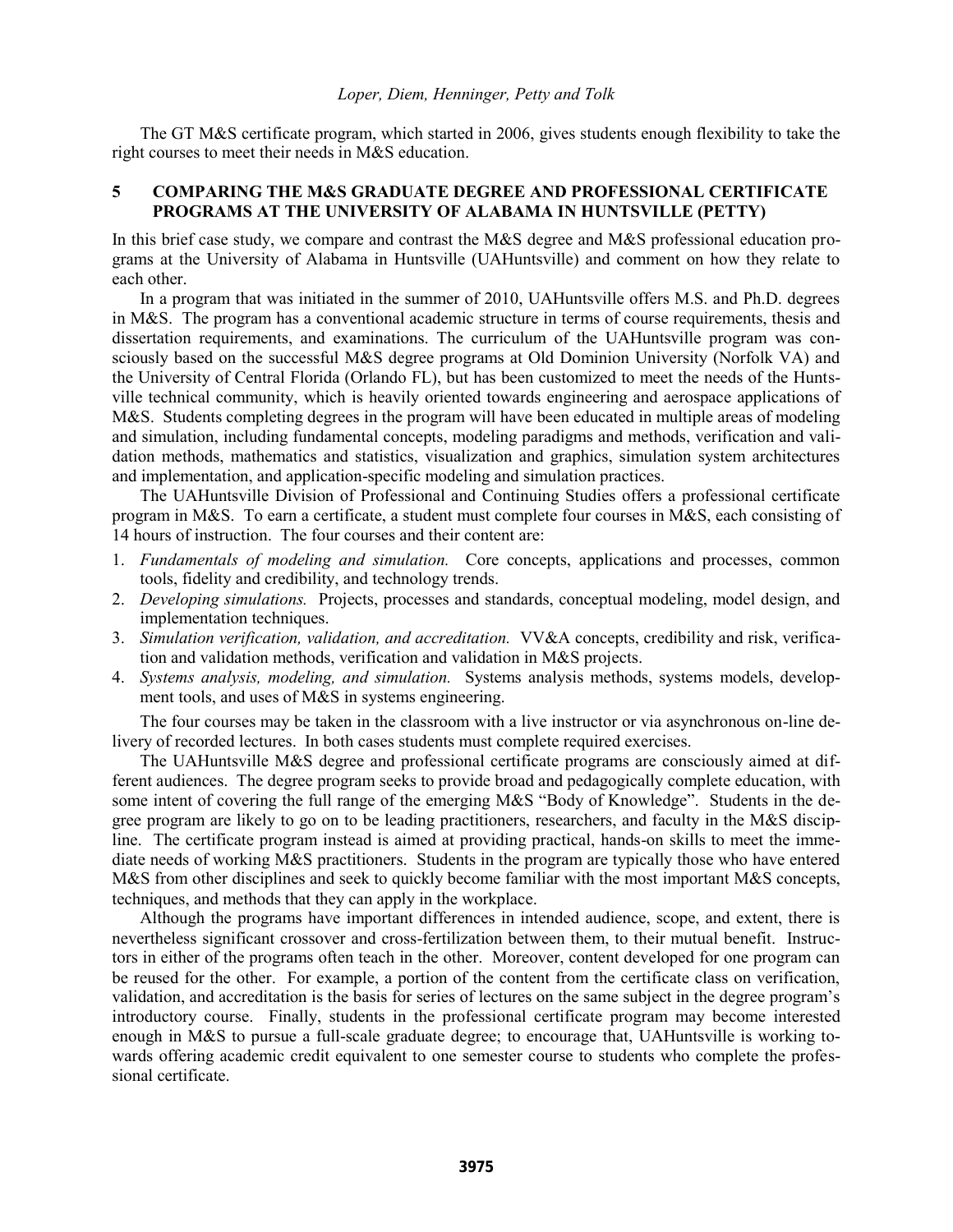## **6 M&S PROFESSIONAL EDUCTION: SCIENCE AND ENGINEERING (TOLK)**

For several years now, the M&S community tried to establish the M&S BoK in form of a comprehensive and concise representation of concepts, terms, and activities as it is needed that make up a professional M&S domain. Such M&S BoK shall represent the common understanding of relevant professionals and professional associations. However, although the discussion on the necessity to create the M&S BoK was initiated more than a decade ago (Szczerbicka et al. 2000), we still did not reach an agreement that can be used to drive common curricula, aligned professional education, or generally accepted professional certificates. Without this core, however, we do not have a set of core competencies well defined that every M&S professional needs to be able to handle. The dangers were already addressed in the WSC panel discussion on *Sustaining the Growth and Vitality of the M&S Discipline* (Yilmaz et al. 2008): We have no common definition for M&S professionals or M&S experts, so that everybody can claim to be one without an option to be held responsible this claim.

One of the main reasons may be the failure of academia to recognize  $M\&S$  as its own discipline and drive the development of the M&S BoK more actively. The reason for this reluctance may be that every traditional discipline already applies the one or other form of M&S as a tool to drive the own discipline forward. This viewpoint is also reflected in the academic journal environment: the majority of M&S journals focus on applications within hosting disciplines. We have biologists with M&S application knowledge, military training specialists with M&S application knowledge, transportation experts in civil engineering with M&S application knowledge, aerospace experts with M&S application knowledge, and more. However, while these discipline-driven viewpoints on M&S as an engineering approach in their own discipline is without question justified – M&S applications methodologically helped to drive solutions in many disciplines – they fall short when it comes building a basis for professional education.

Maybe a good comparison to identify the shortcomings is having a look at *Computer Science* and *Computer Engineering.* As a general rule, science tries to discover knowledge while engineering creates solutions. In the continuum of theoretic insights leading to applicable methods that produce useful solutions, the scientist tends towards the theory, the engineer towards the solution. In computer science, theory of artificial languages, decidability of questions, computational complexity, and more builds the core elements of the theoretic foundation. Computer engineering uses this foundation to look for solutions. Even if a problem is generally not decidable, heuristics can still help to find acceptable solutions under given constraints. If a problem is generally too complex to be solved, computer engineering looks for constraints that allow to come up with a recommendation that at least is better than guesswork. However, computer science and computer engineering are going hand in hand.

Our current curricula as well as the majority of M&S research fall into the catego*ry of M&S Engineering*. That is only natural, as research funding tries to support finding of solutions. In addition, the professional associations nearly exclusively grew out of the computer engineering domain from the fields that applies simulation to create solutions: American Statistical Association (ASA), Association for Computing Machinery (ACM) Special Interest Group Simulation (SIGSIM), Institute of Electrical and Electronics Engineers (IEEE), Institute for Operations Research and the Management Sciences (INFORMS), Institute of Industrial Engineers (IIE), and National Institute of Standards and Technology (NIST). An exception is the Society for Modeling and Simulation International (SCS), but even this professional group started as the Society for Computer Simulation originally. This is not a bad thing per se, but if everybody focuses on the engineering side, where does *M&S Science* come from and takes care of solid common theories?

Simulation was perceived a success story in so many application domains so rapidly, that academia did not find the time to deal with the scientific basis before solving problems. The M&S community was so busy cutting down the woods that they had no time to sharpen their axes, and M&S academia participated in this ride on the wave of success instead of focusing on ontological and epistemological foundations and a solid canon of M&S science. In order to continue to grow we need this common M&S theory that is application independent. While the focus of M&S has been simulation in the past, what makes M&S really special and distinguishes it significantly from other software engineering disciplines is the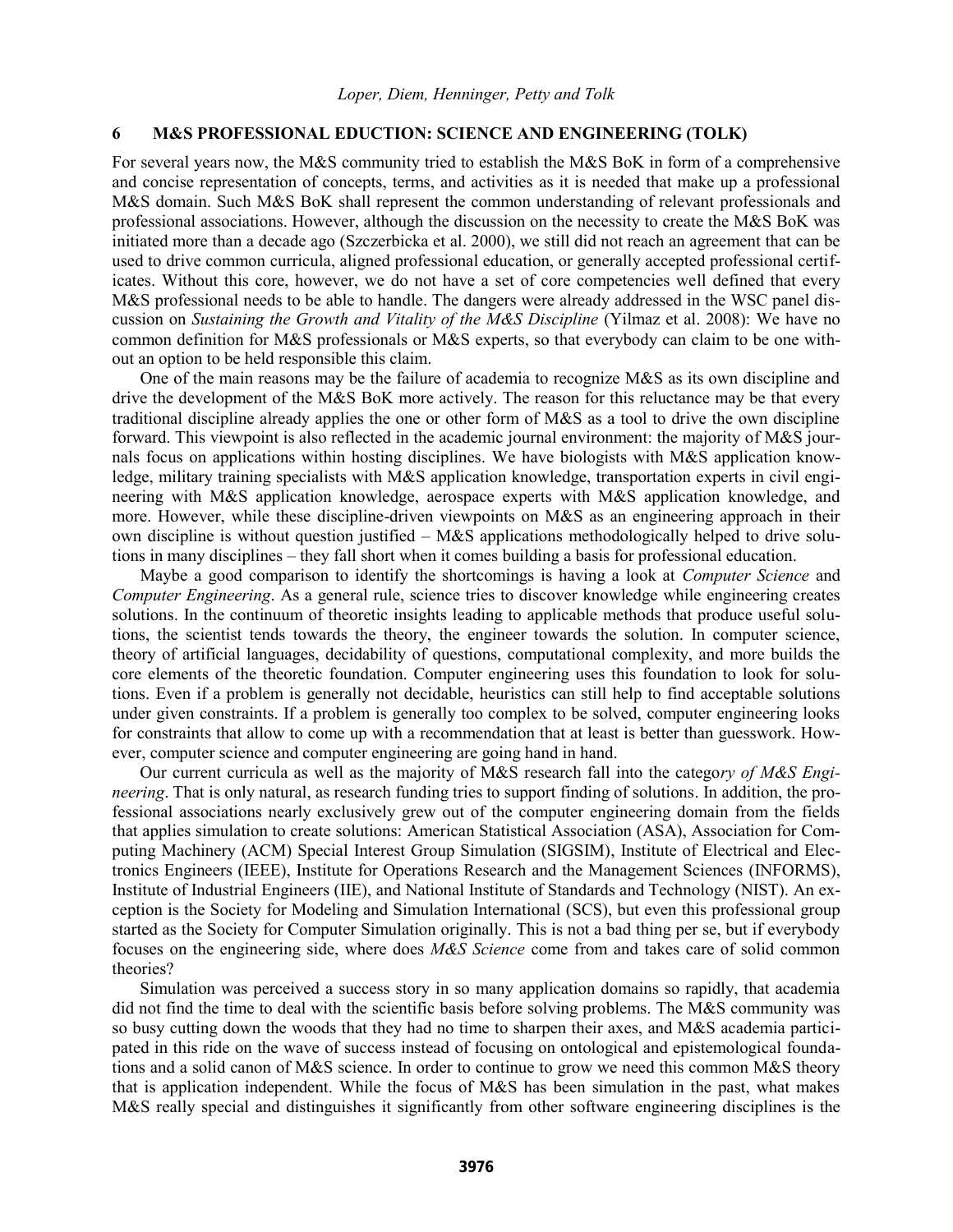modeling part. Solving problems on the conceptualization level in a common theory has the potential to drive new methods and results in new solution in several traditionally independent application disciplines. University-based M&S continuing education programs must help to educate professionals in such M&S specific thinking resulting in new solutions, not in application discipline specific point solutions. A common M&S theory developed, maintained, and extended by a community of M&S science will allow the academically meaningful transfer of solutions between different application disciplines. Try and error, which is the only approach when engineering solutions are not rooted in a common theory, will be replaced by academic rigor based on scientific insight.

DoD sponsored programs will benefit from these approaches as well. An example is the current discussion on how to apply DoD M&S approaches in support of Human, Social, Cultural, and Behavioral (HSCB) modeling challenges (Tolk et al. 2011). A naïve approach would be to simply apply the lessons learned from physical-technical models, as very successfully done for military training federations, to this new domain of socio-psychological models. After all, both are simulation systems and should follow the guidelines of simulation interoperability standards resulting in interoperable simulation systems. However, the epistemological foundations of these two model categories are fundamentally different, so that the blind application of simulation standards must lead to wrong results. M&S science education of professionals will help to avoid costly and potentially even deadly mistakes.

## **7 SUMMARY**

The DoD needs a trained workforce – military, government civilian, contractor – with relevant skills and fully in tune with the department's current and emerging objectives. This is essential to achieving an effective and efficient modeling and simulation capability. While several universities offer academic M&S degree programs, the time and expense of earning these degrees often limits the number of people that go through these programs. Professional education is a viable alternative for gaining M&S skills and knowledge. Since these courses are offered by a wide range of university and commercial groups, there is a growing need to have a foundation against which courses can be assessed. The DoD M&S BOK may provide one such measure. The observations in this paper begin to outline both the need and available options for M&S professional education.

## **REFERENCES**

- Department of the Army. 2010. FA57 Simulation Operations. FA57 Brochure. http://www.ms.army.mil/fa57/FA57\_Brochure\_web.pdf.
- Department of Defense. 2008. Modeling and Simulation Body of Knowledge (BOK). Final Report. http://www.msco.mil/msLibrary.html.
- Szczerbicka, H., J. Banks, R.V. Rogers, T.I. Ören, H.S. Sarjoughian, and B.P. Zeigler. 2000. Conceptions of curriculum for simulation education. *Proceedings of the Winter Simulation Conference*, edited by J. A. Joines, R. R. Barton, K. Kang, and P. A. Fishwick, Orlando, FL, Volume 2, pp. 1635 – 1644
- Tolk, A., S.Y. Diallo, J.J. Padilla, and C.D. Turnitsa. 2011. "How is M&S Interoperability different from other Interoperability Domains?" In *Proceedings of the Spring Simulation Interoperability Workshop*, 11S-SWI-008, Boston, MA, April
- Yilmaz, L., P.K. Davis, P.A. Fishwick, X. Hu, J.A. Miller, M. Hybinette, T.I. Ören, P. Reynolds, H.S. Sarjoughian, and A. Tolk. 2008. "What makes Good Research in Modeling and Simulation: Sustaining the Growth and Vitality of the M&S Discipline." In *Proceedings of the 2008 Winter Simulation Conference*, edited by S. J. Mason, R. R. Hill, L. Mönch, O. Rose, T. Jefferson, and J. W. Fowler, 677-688. Piscataway, New Jersey: Institute of Electrical and Electronics Engineers, Inc.